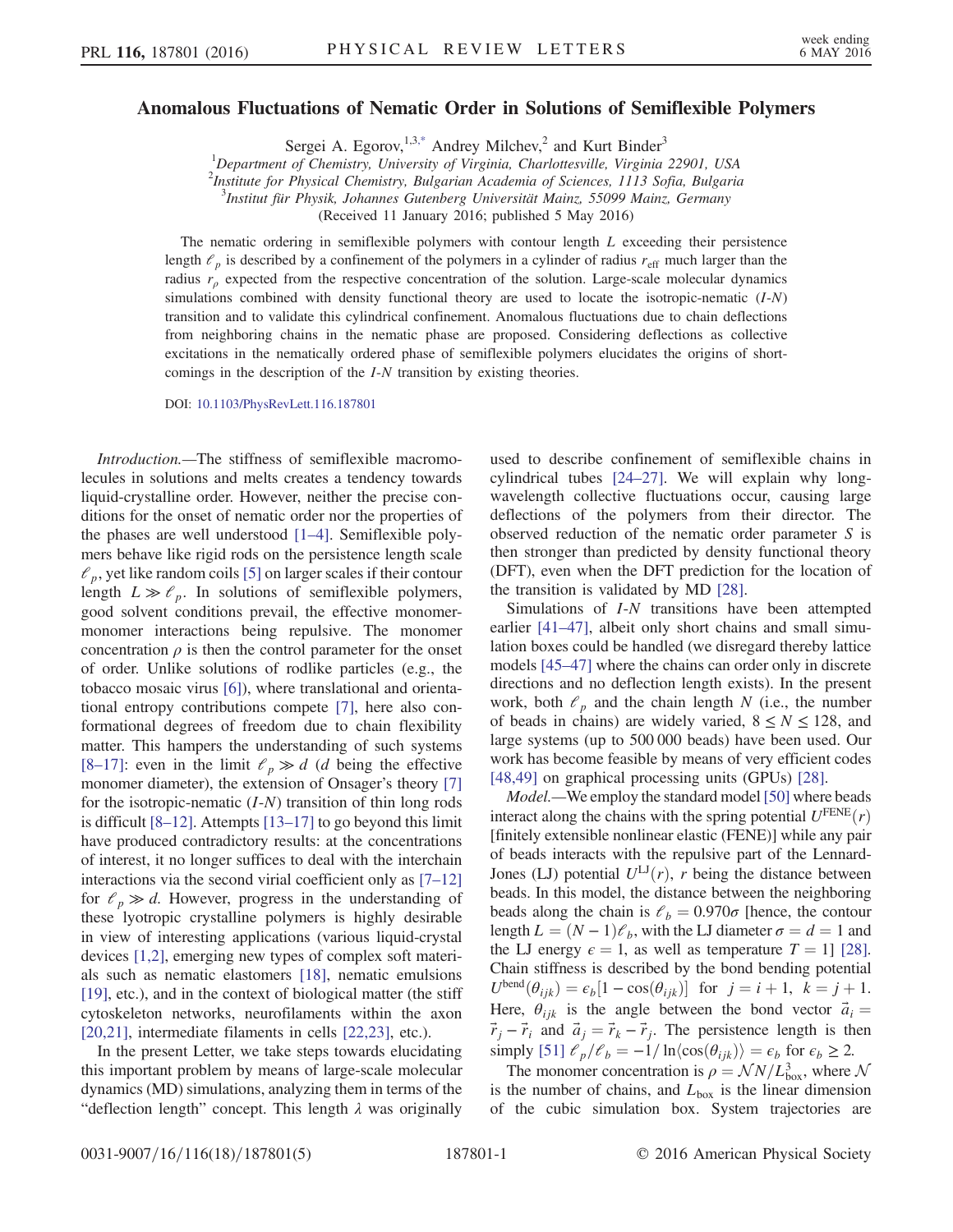computed with the velocity-Verlet algorithm, applying as usual a Langevin [\[50\]](#page-4-16) thermostat. Pressure  $P$  is computed using the virial theorem, and the order parameter  $S$  is the largest eigenvalue of the tensor  $Q_{\alpha\beta}$  which describes the average orientation of the unit vectors along bonds in the system [\[52\]](#page-4-18).

Figure [1\(a\)](#page-1-0) shows a typical configuration in the nematic phase. Although there the value of S is large ( $S \approx 0.9$ ), considerable bending of the wormlike chains is observed. On the molecular scale, the character of this phase differs considerably from a nematic formed by rodlike molecules. Long-wavelength excitations (deflections of chain orientation around the common director) are clearly seen from typical configurations of individual chains as the simulation snapshots prove [Fig. [1\(b\)\]](#page-1-0). These observations suggest a more comprehensive coarse-grained picture of nematic order in solutions of semiflexible polymers [Fig. [1\(c\)](#page-1-0)] that we explain below.

<span id="page-1-0"></span>

FIG. 1. (a) Snapshot of a system of semiflexible polymers with length  $N = 32$ , stiffness  $\epsilon_b = 100$ , at concentration  $\rho = 0.6$ (deep in the nematic phase). (b) Typical conformation of a semiflexible polymer in the nematic phase ( $N = 64$ ,  $\epsilon_b = 16$ ,  $\rho = 0.4$ ). (c) Schematic description of nematic order: each chain has its own cylindrical (bent) tube of diameter  $2r<sub>o</sub>$  defined such that it contains only monomers from the considered chain. The tube is placed inside a straight wider cylinder of diameter  $2r_{\text{eff}}$ (see text). The definition of the deflection length  $\lambda$  is indicated.

Equation of state and order parameter.—Typical data for pressure [Fig. [2\(a\)](#page-1-1)] versus concentration reveal qualitative agreement between MD and DFT. Of course, the latter cannot use the continuous potentials used by MD but rather is based on extensions of a tangent hard-sphere chain model [\[17,52\],](#page-4-19) and different choices of the equation of state within the DFT framework yield slightly different results [\[28\]](#page-4-12). Thus, perfect quantitative agreement between the

<span id="page-1-1"></span>

FIG. 2. (a) Pressure vs concentration for the case  $N = 32$ ,  $\epsilon_b$  = 32 according to MD (full dots) and two versions of density functional theory, the first based on the Carnahan-Starling (CS) equation of state (solid lines) [\[34\]](#page-4-20) and the second, using the generalized Flory Dimer (GFD) [\[39\]](#page-4-21) equation of state (broken lines) [\[28\].](#page-4-12) The I-N transition in the simulation is rounded by finite-size effects. DFT predictions for I-N coexistence are indicated by squares (DFT CS) and crosses (DFT GFD). (b) Scaled volume fraction  $\rho \pi \ell_p/(4d)$  at the transition plotted versus  $L/\ell_p$  according to MD, theory [\[12\],](#page-4-22) and typical experiments [\[53,54\].](#page-4-23) The shaded stripe indicates the I-N coexistence region  $\rho_i < \rho < \rho_n$ , as predicted by Chen [\[12\]](#page-4-22). MD does not resolve  $\rho_i$ ,  $\rho_n$ , rather  $\rho_{tr}$  is the position of the maximum slope of the S vs  $\rho$  curve (see Fig. [3\)](#page-2-0). For the experiments, namely, poly(hexyl isocyanate) (PHIC) in toluene [\[54\]](#page-4-24) and poly(yne)- platinum (PYP) in trichloroethylene [\[53\]](#page-4-23)  $\rho_{\text{av}} = (\rho_i + \rho_n)/2$  was taken as the transition density. The numbers in the brackets in the legend indicate  $d/\ell_p$ .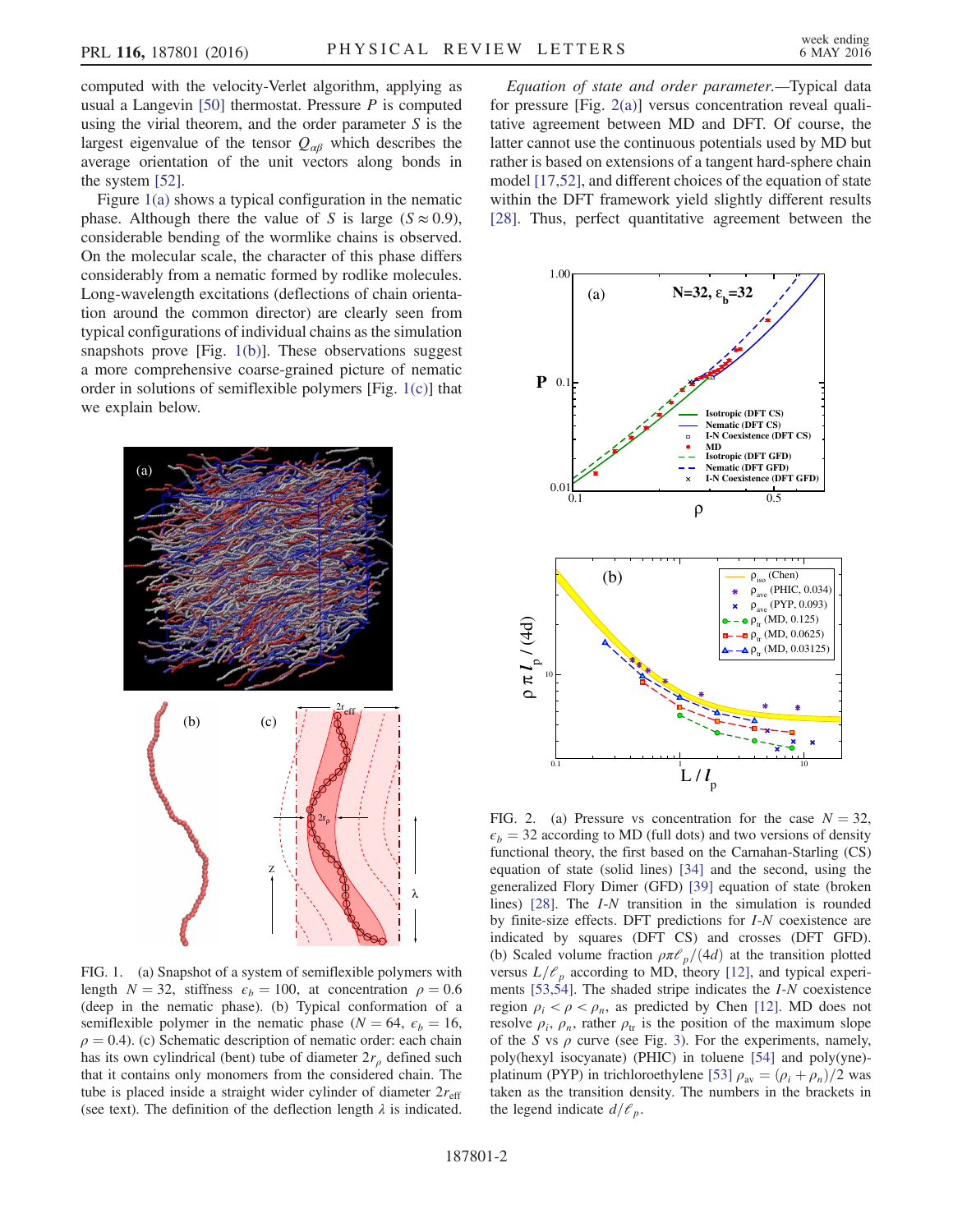DFT prediction for the location of the *I-N* transition and the simulation cannot be expected. Interestingly, Fig. [2\(b\)](#page-1-1) reveals a similar trend as the Khokhlov-Semenov-Odijk-Chen [8–[12\]](#page-4-5) theory, when we plot the volume fraction  $\rho_{tr} \pi/4$  at the transition multiplied by  $\ell_p/d$  versus  $L/\ell_p$ . However, unlike usually assumed [4,8–[12,42\]](#page-4-25), this does not yield a universal master curve but rather a decrease of  $\rho_{tr}$  (at fixed  $L/\ell_p$ ) with increasing ratio  $d/\ell_p$  takes place. In fact, this finding helps us understand the origin of discrepancies between theories [8–[17\]](#page-4-5) and experiments [\[4,53,54\]](#page-4-25) where a fit of all systems to a universal master curve was assumed [\[4,42\].](#page-4-25)

However, most interesting is the qualitative discrepancy between MD and DFT with respect to the density dependence of the order parameter  $S$  (Fig. [3\)](#page-2-0), whereby the DFT result approaches saturation much faster than according to MD; that is, DFT significantly overestimates the degree of ordering in the nematic phase. We attribute this fact to the neglect of long-wavelength fluctuations in the nematic phase, reflecting the meanfield character of the DFT. The situation is analogous to the case of the molecular field approximation (MFA) for an isotropic Heisenberg ferromagnet: the MFA also does not allow for effects due to magnons. Both in this case and at the I-N transition, a continuous symmetry is broken, but for semiflexible polymers, the situation is special since an additional length scale (the deflection length) matters.

<span id="page-2-2"></span>Deflection length and cylindrical confinement.—Unlike nematic order of rigid rods, the local order parameter  $S_i$ along the contour of an individual chain is nonuniform [Fig. [4\(a\)](#page-2-1)] and can be described by

$$
S_{\infty} - S(i) \propto \exp(-i\mathcal{C}_b/\lambda), \tag{1}
$$

<span id="page-2-0"></span>

FIG. 3. Nematic order parameter S from MD (filled circles) vs concentration  $\rho$  for  $N = 32$  and various choices of  $\epsilon_b$ , as indicated. Full curves denote corresponding predictions of DFT CS [\[28\].](#page-4-12) *I-N* coexistence is indicated by diamonds and broken straight lines (lever rule). Corresponding predictions from Chen [\[12\]](#page-4-22) are shown by squares and dotted lines.

with  $S_{\infty}$  being the order parameter in the center of a chain (for  $L \to \infty$ ), and  $\lambda$  can be taken as a definition of the deflection length [10–[12\].](#page-4-26) Alternatively, we can measure the mean-square monomer displacement  $\langle (\vec{r}_{i, \perp} - \vec{r}_{j, \perp})^2 \rangle$  in the direction perpendicular to the end-to-end vector  $\vec{r}_N - \vec{r}_1$ as a function of the bead index [Fig. [4\(b\),](#page-2-1) inset]. In the nematic phase, this displacement increases linearly with  $s = j - i$  and reaches a flat maximum (of height  $r_{\text{eff}}^2$ ) at distance  $\lambda$  along the contour. The deflection length is normally [\[24](#page-4-11)–27] defined for a semiflexible polymer confined in a cylinder of radius  $r_{\text{eff}}$ .

Considering the initial growth of the mean-squared angle with the distance s along the contour  $\langle \theta^2(s) \rangle = 2s \ell_b/\ell_p$ , and equating this to  $r_{\text{eff}}^2/\lambda^2$  for  $s\ell_b = \lambda$ , one concludes that  $\lambda = (\ell_p r_{\text{eff}}^2)^{1/3}$  and  $1 - S \approx 3/2 \langle \theta^2 \rangle \approx 3/2 (r_{\text{eff}}/\ell_p)^{2/3}$ .

<span id="page-2-1"></span>

FIG. 4. (a) Local order parameter  $S_i$  (referring to bond vector  $\vec{a}_i$ ) plotted vs  $i/N$  and averaged over all equivalent bonds in the system for the case  $N = 64$  and several choices of  $N/\epsilon_b$ , as indicated. The left inset shows a semilog plot of  $S_{\infty} - S_i$  vs *i* so as to demonstrate Eq. [\(1\).](#page-2-2) From the slope, the deflection length  $\lambda$  is extracted as  $\lambda/\ell_p = 2.36, 3.65,$  and 8.2 for  $\epsilon_b = 8, 16,$  and 32, respectively. (b) Variation of the confinement radius  $r_{\text{eff}}$  with concentration  $\rho$  for semiflexible chains with  $N = 128$  and two choices of stiffness  $\epsilon_b = 64$  and 128 computed from Eq. [\(2\)](#page-3-0) and from the maximum of  $\langle (r_{i,\perp} - r_{j,\perp})^2 \rangle$ . The inset shows the meansquared displacement of consecutive beads  $\langle (r_{\underline{i},\perp} - r_{j,\perp})^2 \rangle$ perpendicular to the respective end-to-end vector  $R_e$  averaged over all chains in the nematic phase for  $\epsilon_b = 128$  and two densities.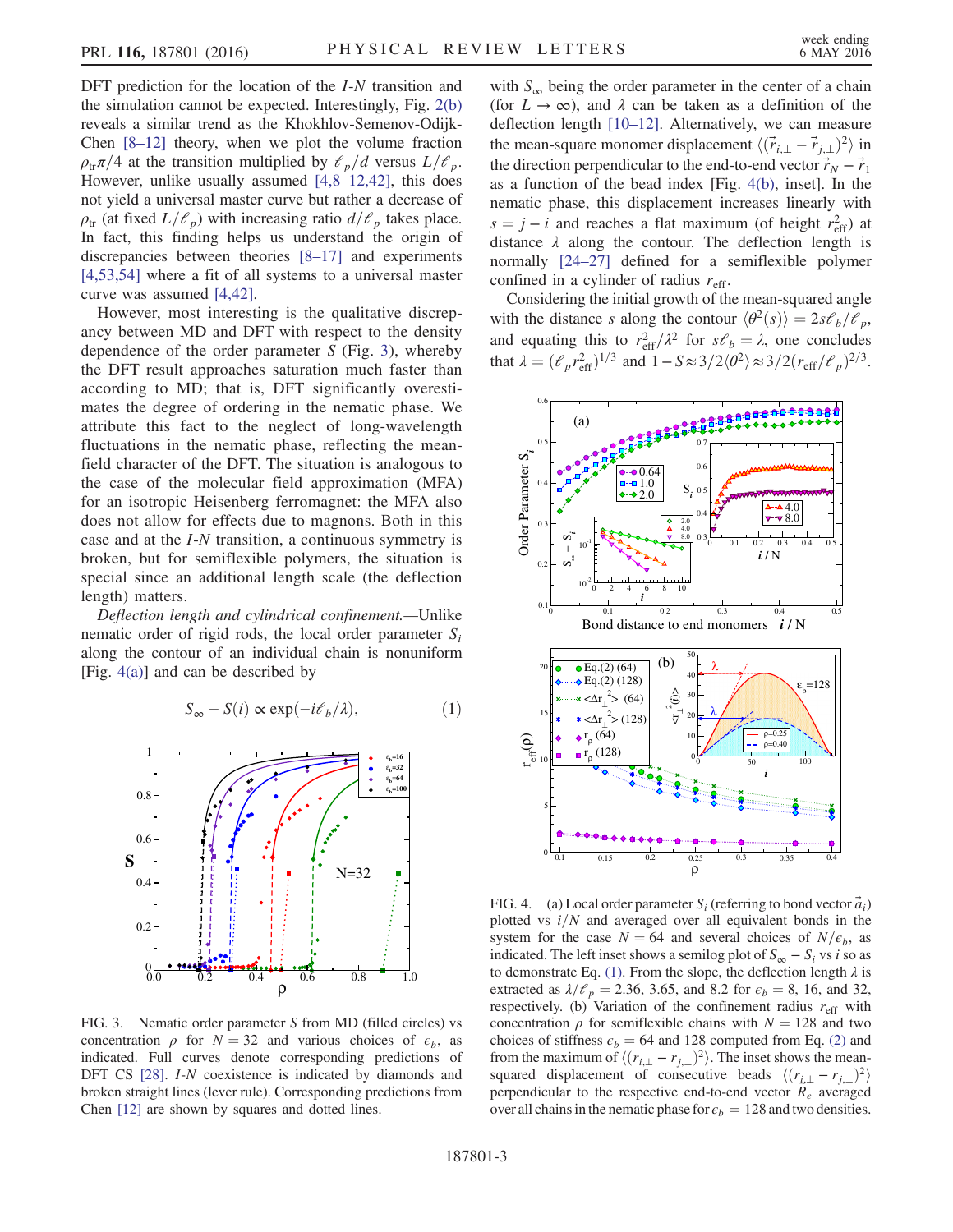Since the average projection of each bond along the cylinder axis is  $\mathcal{C}_b \langle \cos \theta \rangle \approx \mathcal{C}_b (1 - \langle \theta^2 \rangle / 2)$ , the reduction of the mean-squared end-to-end distance becomes  $1 - \langle R_e^2 \rangle^{1/2} / L \approx \langle \theta^2 \rangle / 2 = (r_{\text{eff}} / \ell_p)^{2/3} / 2$ . These scaling arguments can be made more precise to yield [\[25](#page-4-27)–27] for  $L/\ell_p \gg 1$ ,

<span id="page-3-0"></span>
$$
1 - S = 3\left(1 - \frac{\sqrt{\langle R_e^2 \rangle}}{L}\right) = 0.51 \left(\frac{2r_{\text{eff}}}{\ell_p}\right)^{2/3} = 3\frac{\lambda}{\ell_p}.
$$
 (2)

We now suggest that nematic order of semiflexible polymers can be essentially understood in terms of cylindrical confinement as a collective effect of the neighboring chains of the considered chain [Fig. [1\(c\)](#page-1-0)]. These cylinders in Fig. [1\(c\)](#page-1-0) must not be confused with the tubes due to entanglements in solutions of semiflexible polymers controlling the viscoelastic dynamics in the isotropic phase [\[55](#page-4-28)–58]. Figure [4\(b\)](#page-2-1) shows how both  $\lambda$  and  $r_{\text{eff}}$  can be extracted from the data. Choosing different values of N and  $\epsilon_b$ , we can also test the left part of Eq. [\(2\);](#page-3-0) see Fig. [5](#page-3-1). For the regime where Eq. [\(2\)](#page-3-0) should hold, namely,  $L/\ell_p \gg 1$ and  $\langle \theta^2 \rangle \ll 1$ , i.e.,  $1 - S \le 0.2$ , we get very good agreement with no adjustable parameters whatsoever. For  $L/\ell_p \leq 1$ , the data display curvature and bend upwards away from a straight line. This is expected, of course, since for  $L/\ell_p < 1$ , the end-to-end distance of such rather stiff "flexible rods" cannot decrease much. Disordering of the nematic phase then occurs predominantly due to misorientation of the flexible rods relative to the director as a whole. Remarkably, different choices of L and  $\ell_p$  in the representation of Fig. [5](#page-3-1) yield a set of master curves depending on the single parameter  $L/\ell_p$  only. However, different scaled concentrations  $\rho \ell_p/d$  for a given  $L/\ell_p$  do

<span id="page-3-1"></span>

FIG. 5. Plot of  $1 - S$  vs the relative reduction  $1 - \langle R_e^2 \rangle^{1/2} / L$  of the end-to-end distance for three choices of  $N = 32, 64,$  and 128, and three choices of the  $N/\epsilon_b = 1$ , 2, and 4, as indicated. Different points with the same symbol refer to different choices of the density  $\rho$ . The fully stretched chain would be the origin of the plot, whereas the straight line shows Eq. [\(2\).](#page-3-0) Rigid rods correspond to the ordinate axis here.

not coincide on the same point of the master curve but differ systematically. Using the result  $1 - S = 3(\lambda/\ell_p)$ , we obtain alternative estimates for λ. For the cases shown in Fig. [3\(a\),](#page-2-0) we, thus, find for  $\epsilon_b = 8$ , 16, and 32 the values  $\lambda = 1.36, 2.14,$  and 4.7, respectively. These estimates are systematically somewhat smaller than those extracted from Fig. [4\(a\)](#page-2-1) via Eq. [\(1\)](#page-2-2) but exhibit a similar trend.

This analysis in terms of cylindrical confinement does not mean that the nearest neighbors of a chain enclose it in a cylinder of radius  $r_{\text{eff}}$  [Fig. [1\(c\)](#page-1-0)], rather this cylinder is shared by many chains. This is readily seen when we compute a radius of a cylinder from  $\rho$  via  $r_{\rho} = [N/(\pi \rho \langle R_e^2 \rangle^{1/2})]^{1/2}$ , i.e., a cylinder containing the monomers of one chain only (and solvent particles). For concentrated solutions,  $r_{\rho}$  is comparable to  $\sigma$ , of course [see Fig. [4\(b\)\]](#page-2-1), while  $r_{\text{eff}}$  extracted from Eq. [\(2\)](#page-3-0) is much larger (it increases proportional to  $\ell_p$ ). This description implies Fig. [1\(c\),](#page-1-0) i.e., each chain is confined in a tube of radius  $r<sub>o</sub>$ , but this tube as a whole is like a wormlike chain, making excursions of order of  $r_{\text{eff}}$  on a length scale  $\lambda$  along the cylinder axis. Since the cylinder of radius  $r_{\text{eff}}$  contains a bundle of chains (which may be twisted around each other), it is clear that the deflections of these chains sharing one cylinder are coherent collective excitations, because the tubes of radius  $r<sub>o</sub>$  must be essentially space filling. Of course, for a semidilute solution,  $r<sub>\rho</sub>$  may exceed  $\sigma$  considerably, and then the chains have additional bending degrees of motion within their individual tubes, as indicated qualitatively in Fig. [1\(c\).](#page-1-0)

Conclusions.—In summary, we have shown that the nematic phase of semiflexible polymers exhibits collective deflection modes on a length scale  $\lambda$  of amplitude  $r_{\text{eff}}$ perpendicular to the director, if  $L/\ell_p \gg 1$ , and both  $\lambda$  and  $r_{\text{eff}}$  can be directly predicted from the order parameter S [Eq. [\(2\)\]](#page-3-0). We feel that the picture of nematic order of semiflexible polymers developed here has also important implications for both linear and nonlinear elastic response of such systems, and corresponding experiments testing our ideas would be very welcome. So far, the deflection length has only been measured for a semiflexible chain in a nematic solvent [\[59\].](#page-4-29) Note that in nematics formed from rigid rods, each rod is confined in a cylinder of radius  $r<sub>o</sub>$  while the length scales  $\lambda$  and  $r_{\text{eff}}$  do not exist. For the interpretation of the experiments, the version of DFT that we have used and validated here could be very useful, since it can be worked out for a much wider parameter range compared to MD. Our study has clearly shown limitations of the previous theories of the I-N transition of semiflexible polymers [see, e.g., Fig. [2\(b\)](#page-1-1)] and should provide a better understanding of experiments. It would be very interesting to study the corresponding static and dynamic collective structure factors, but this is beyond our scope here. It remains a challenge to extend the analytic theories [8–[12,26\]](#page-4-5) to self-consistently predict the length scales  $\lambda$  and  $r_{\text{eff}}$  from the molecular parameters  $\ell_p$ , d, and L and the polymer density.